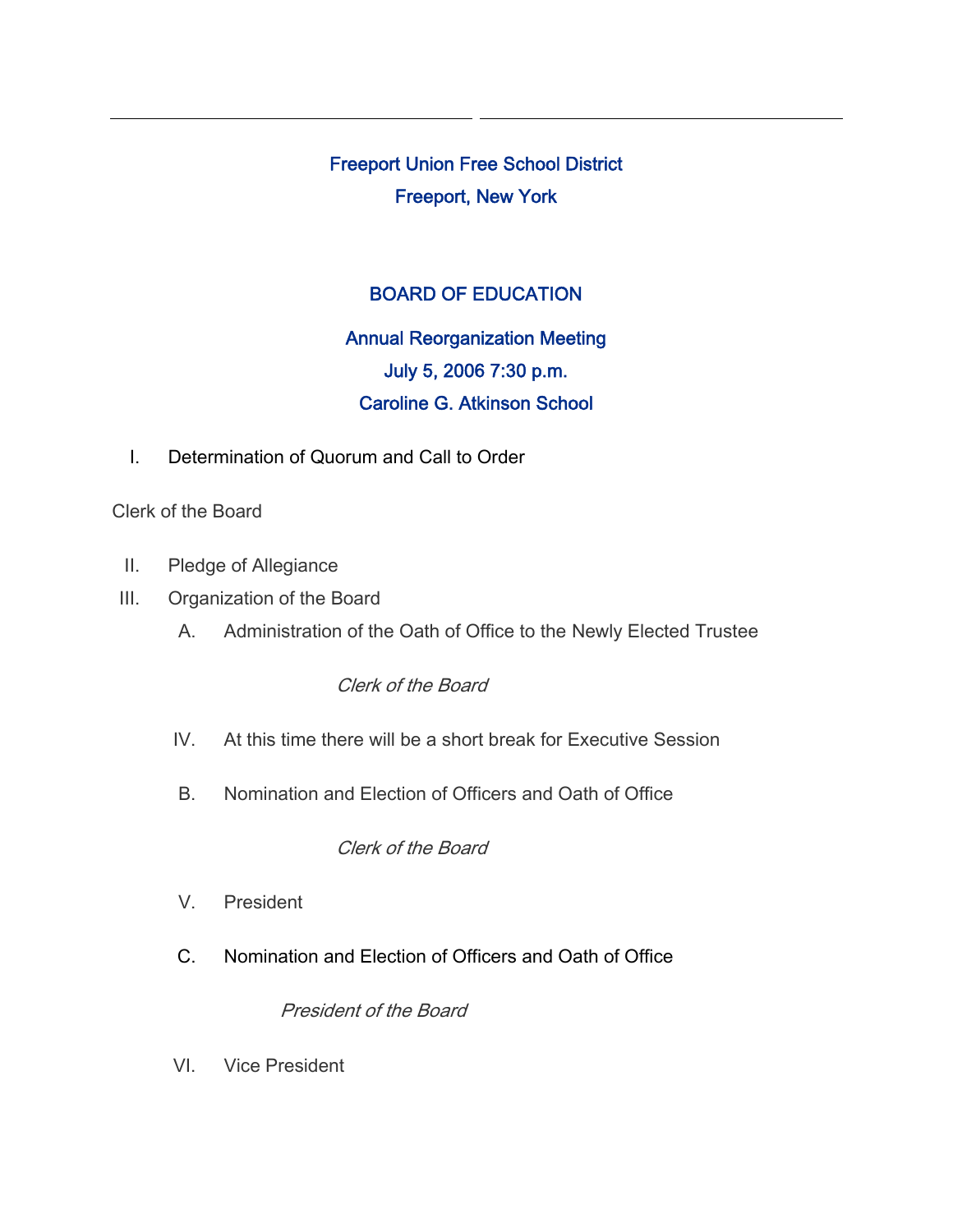- D. Appointment of Officers to the Board
- E. Appointment of the Auditor
- F. Appointment of School Attorneys and Advisors to the Board
- G. Appointment of the Committees on Special Education
- H. Appointment of the School Physicians
- I. Appointment to the Scholarship and Honors Board
- J. Designation of Banks as Depositories
- K. Appointment of Official Papers
- L. Authorization of Petty Cash Accounts
- M. Authorization of Budget Transfers
- N. Authorization to Open Bids
- O. Establishment of Rates
- P. Designation of Authorized Signature on Checks
- Q. Certification of Payrolls
- R. Authorization to Approve Conferences
- S. Bonding of Employees
- T. Acceptance of State and Federal Funds
- U. Indemnification of Board Members and Employees
- V. Authorization of Board Memberships
- W. Authorization to Enter into Agreements
- X. Appointment of Administrators to the Board of the Teachers Center (STAR)
- Y. Appointment of Board of Registration
- Z. Resolution for Conference Attendance
- AA. Resolution for Computer Equipment, Cellular Phones, Credit Cards, Meals and Refreshments

Conclusion of the Reorganization Meeting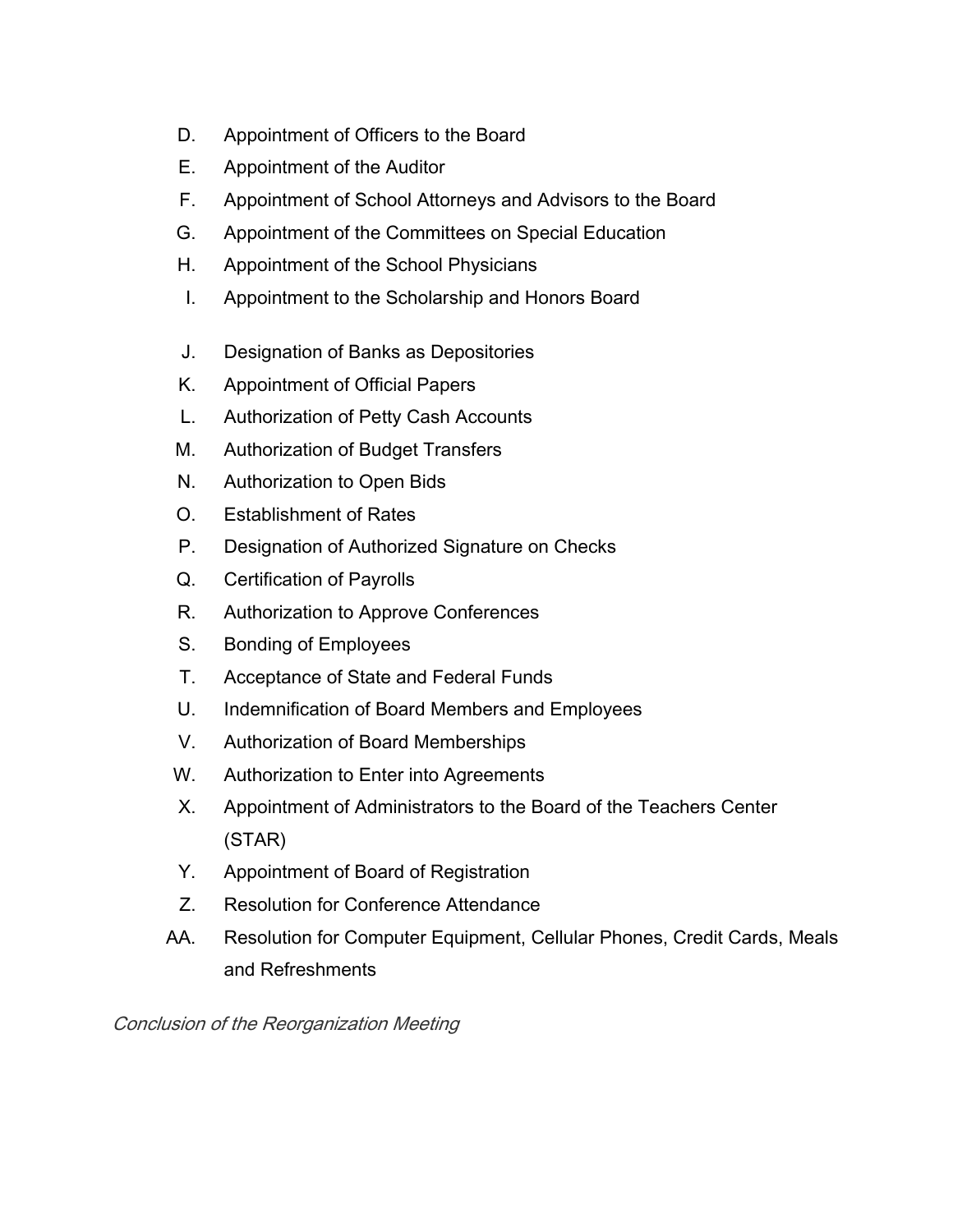## Beginning of the Action Meeting

- IV. Superintendent's Report
- V. Questions /Comments from the Public

At this time, the public is given the opportunity to address the Board of Education. Each speaker will be allowed to address the Board once, on action items only, for a maximum of six minutes.

- A. Education
	- 1. Acceptance of the Minutes from the Committees on Special Education and Preschool Special Education

January 6, 2006; January 17, 2006; March 9, 2006; March 20, 2006; March 23, 2006; March 29, 2006; April 5, 2006; April 7, 2006; April 10, 2006; April 27, 2006; April 28, 2006; May 3, 2006; May 8, 2006; May 10, 2006; May 17, 2006; May 31, 2006; June 16, 2006

## B. Personnel Actions

- 1. Leave of Absence
- 2. Change of Status
- 3. Resignation of Staff
- 4. Appointment of Staff
- C. Finance
	- 1. Budget Transfer
	- 2. Transfer of Funds to Reserves
	- 3. Acceptance of a Transportation Bid
	- 4. Resolution to Establish the Tax Levy
	- 5. Acceptance of a Bid for the Parking Lot
- NEXT MEETING